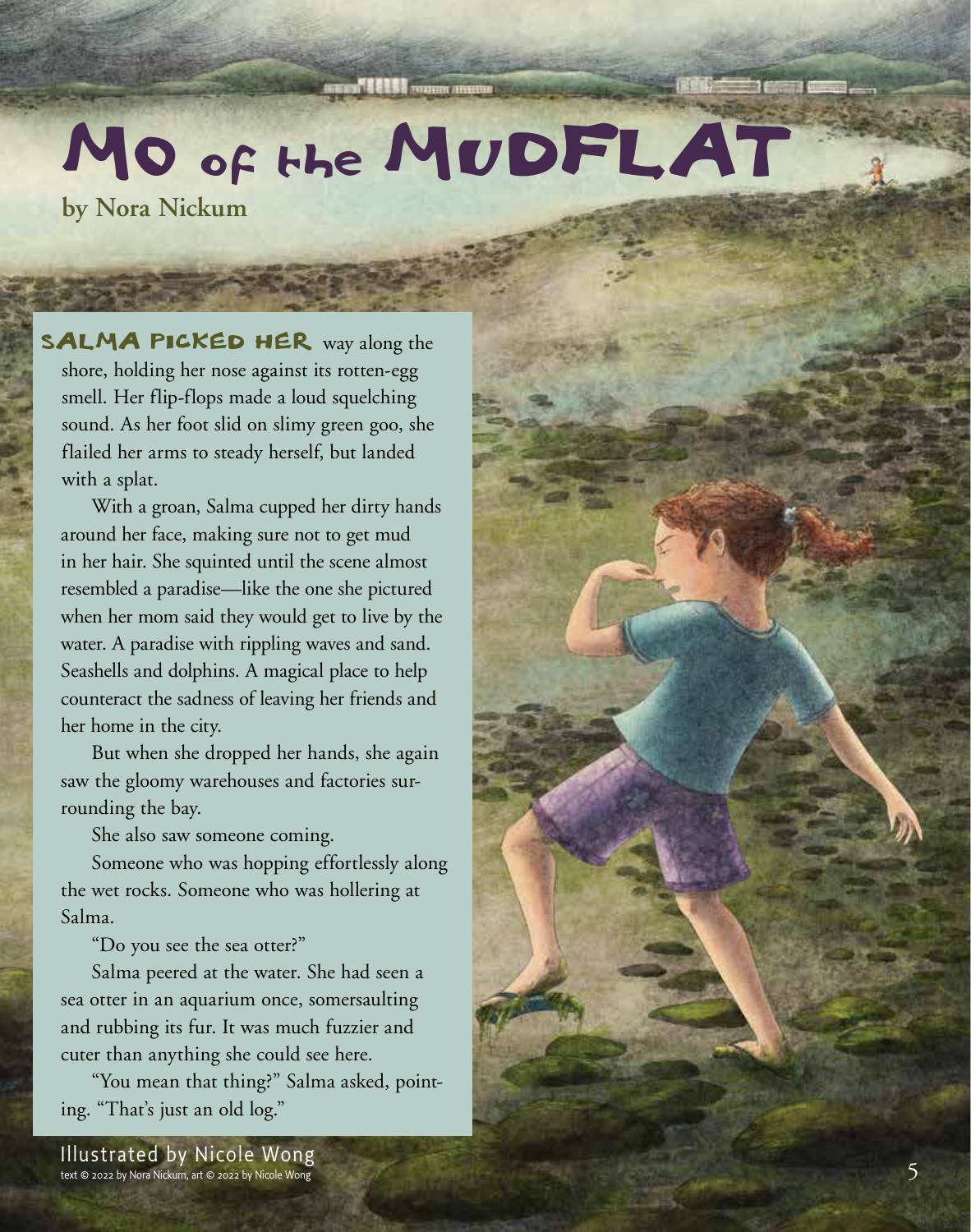

"That's what I used to think." The kid shrugged and skipped past, not seeming to notice the muck or the stench.

Salma wished her old friends were here. They would have grumbled with Salma about the ugly beach and the mud between their toes, and then made her laugh.

She watched the kid bound away down the shore, sometimes stopping to peer at the muddy stones and squeal with glee. Salma couldn't imagine getting that excited about anything in this place. She trudged back home, ready to change into clean clothes and spend the rest of the day on the couch.

THE NEXT MORNING Salma's mom left early for work. Salma found a scribbled note with breakfast ideas on the kitchen counter and cooked herself a cheese omelet. Then she looked around at everything that still needed to be unpacked and sighed. She rinsed yesterday's muck off her flip-flops and plucked her mom's binoculars from one of the moving boxes. Then she walked to the shore.

The same kid was already there, hopping around and whistling. Salma paused and considered returning home. She wasn't sure she could handle that perky, positive energy today. But the kid spotted her on the next twirl and waved.

"Check out the octopus. Did you know they can change color?"

Salma rolled her eyes. "All I see is mud and weeds. I don't think much can actually live here."

"You just need to spend more time. And really look. Then you'll see like me—Mudflat Mo."

"Well, you can call me Skeptical Salma."

Salma raised the binoculars to her eyes and scanned the water. Definitely no octopuses in sight. Didn't octopuses live down in caves, anyway? That's what the "Octopus's Garden" song said. Her mom used to sing that when Salma was little.

"Did you see that?" Mo said, suddenly standing by her elbow. "A seal just popped its head up. I think it wants to know why you showed up this week. We've never seen you here before."

"There's no seal," insisted Salma. "Isn't that called a buoy?"

"Suit yourself," said Mo. "Why *are* you here, anyway?"

"My mom got a job," Salma mumbled. "In one of those factories."

"Makes sense. My dad works in a warehouse over there, too," said Mo with a shrug.

Salma felt her chest relax, just a little. So her mom wasn't the only one who worked in those ugly buildings. Maybe they'd fit in, eventually.

"Hey, you should come earlier tomorrow," said Mo. "There's even more to see at low tide."

More grass and goop, Salma figured. But she nodded. Worth a try.

"Eight o'clock," said Mo. "Don't be late."

THE NEXT MORNING Salma pushed aside her mom's note with fancy breakfast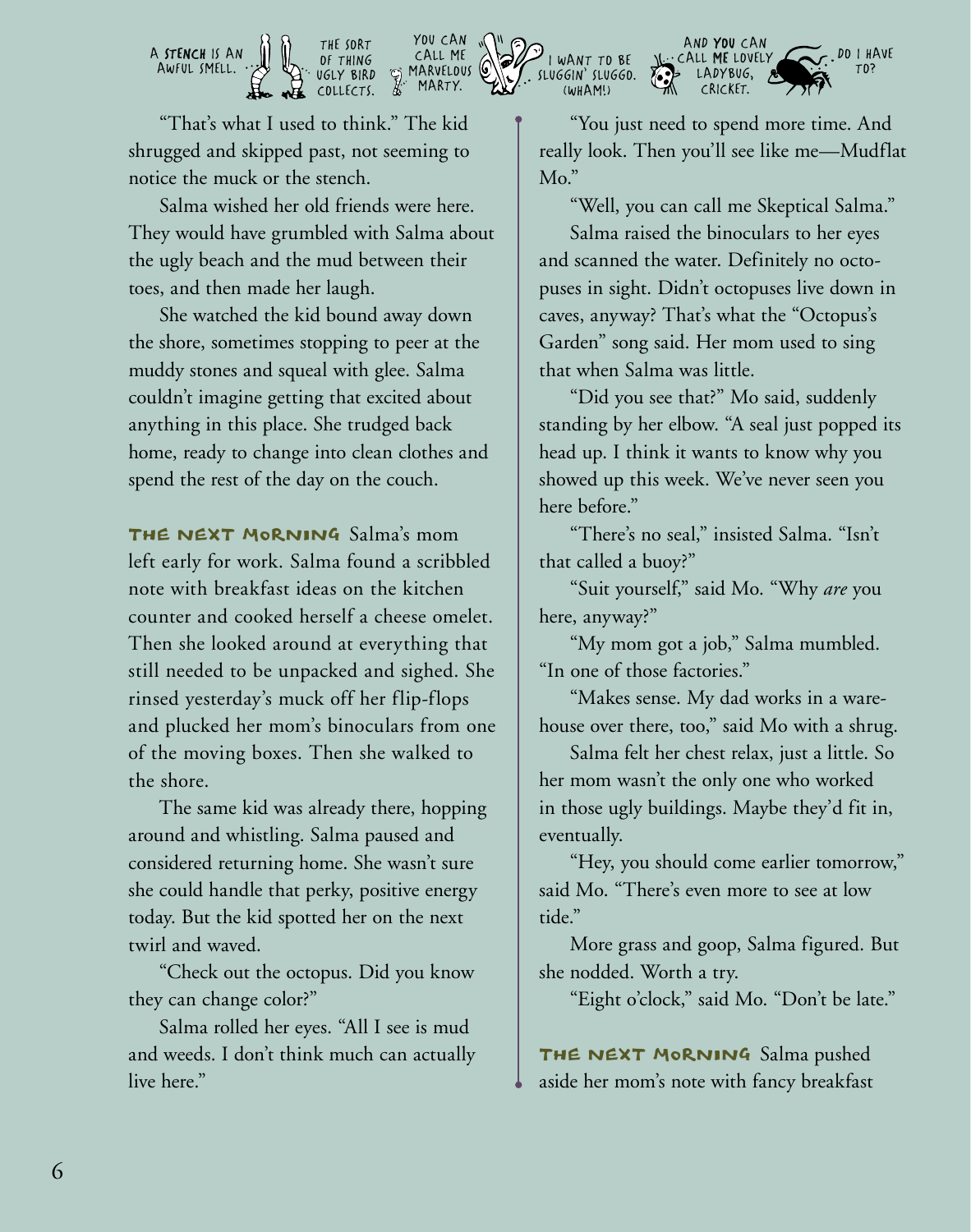ideas and grabbed a banana for the walk to the shore. When she arrived, Mo handed her a pair of old boots.

"Dress like you live here," said Mo. "You do now, right?"

Salma gave a half-smile. "I guess so. Don't have much choice." She kicked off her flipflops and tugged on the boots. They were enormous, but they would work. "Now what?"

"The crabs are easiest to find," said Mo, lifting a rock. Mo caught one and dropped it in Salma's hand. The tiny crab, no bigger than her fingernail, skittered sideways across her wrist.

"It tickles!" Salma shrieked. She dropped her hand to the mud and let the crab scurry back under a rock.

Salma followed as Mo looked in cracks and puddles. Mo pointed out a shy hermit crab, a little fish, and pointy hat-shaped shells called limpets.

Salma wandered to find something herself. There were rocks with barnacles, closed up until the tide came back in. There was slick green stuff that Mo said was algae probably the same stuff that Salma had slipped on when she went splat in the mud the first day. And a bright blue bottle cap. Salma picked it up between two fingers and showed it to Mo.

"Yeah, I'm afraid there's litter here, too," said Mo. "It's not all cute critters."

Salma raised her eyebrows. Crabs and barnacles *were* kind of cool. But cute?

She pulled an old snack bag out of her pocket and stashed the bottle cap inside. Mo

BARNACLES ARE SMALL CREATURES WITH SHELLS THAT FASTEN THEMSELVES TO ROCKS AND WOOD.





reached for it and added a broken plastic spoon and a bit of nylon rope.

Stuffing the bag back into her pocket, Salma straightened. Her back was stiff after so much time hunching over to look at the mud. She glanced toward the water, which was rippling lightly in the breeze. "We haven't seen anything big," she said. "No otters, no octopuses, no seals. You made those up, right? I knew it."

Mo smiled and started tromping down the beach. Salma hurried after. When she caught up, Mo pointed. "Look there."

"I see some lumps of gray rock," said Salma. "Nothing that's alive."

"Look again. Take your time."